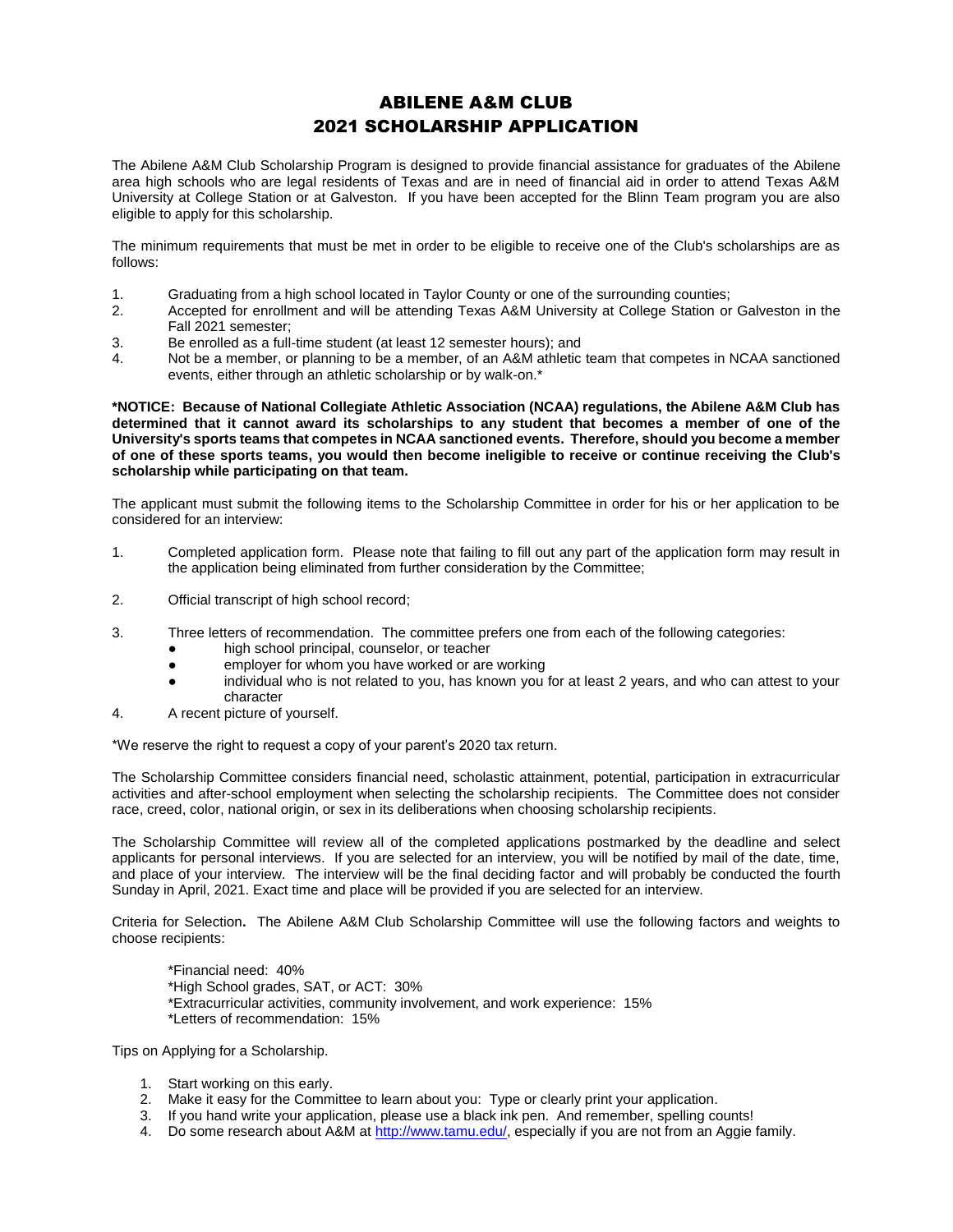*Family Income/Family Information*: Fill out as completely as possible. Give us additional information where applicable and useful about your family's finances.

*Work Experience/Extracurricular:* This section gives you the opportunity to identify what you consider to be your most significant, non-academic accomplishments. We are particularly interested in the leadership roles you have held and the volunteer activities you have performed. This may include activities in clubs, church, athletics, scouting, and civic organizations. This is also the place to describe any special family responsibilities and work experience. Always list the most important items first. Be brief but thorough.

*Letters of Recommendation:* We want something short but full of information. Select the person to write these very carefully. The letter should explain the position or status of the person writing the letter and their relationship with you. It should contain specific examples that illustrate your abilities and accomplishments (for example, personal motivation, work habits, intellectual abilities, or emotional maturity). The writer's emphasis should be on the quality of their comments, not the length of their comments.

*What major field of study do you plan to pursue at Texas A&M? Briefly describe your career plans upon receipt of your degree.*

Specific goals and a passion for a particular career are impressive, but if you are still unsure, that is all right too. We know that it takes some people longer than others to figure out what career is best for them. Just write sincerely about what interests you and what you hope to accomplish.

#### *Why did you choose A&M over other universities?*

Give reasons associated with your career and life goals. What does A&M offer that other schools do not? Are there unique personal reasons that will help distinguish your desire to attend A&M over other applicants?

The application form, transcript, and your photograph are to be assembled together and submitted in one envelope to the following address. Letters of Recommendation can be mailed in this envelope or the person writing it may send it directly to the following address.

> **Abilene A&M Club Scholarship Committee Attention: Marta Hollowell 7934 White Blvd Abilene, Texas 79606**

# APPLICATIONS MUST BE POSTMARKED BY APRIL 1, 2021

## Other scholarship opportunities – The "Blue" Denham Scholarship and the Jim and Kim Snyder Scholarship

These scholarships are administered through the Community Foundation of Abilene. Since the Abilene A&M Club already goes through the application and interview process, they have asked us to also select the recipient of these awards. This has been approved by the patrons sponsoring these scholarships, so returning this application also puts you in consideration for these scholarships.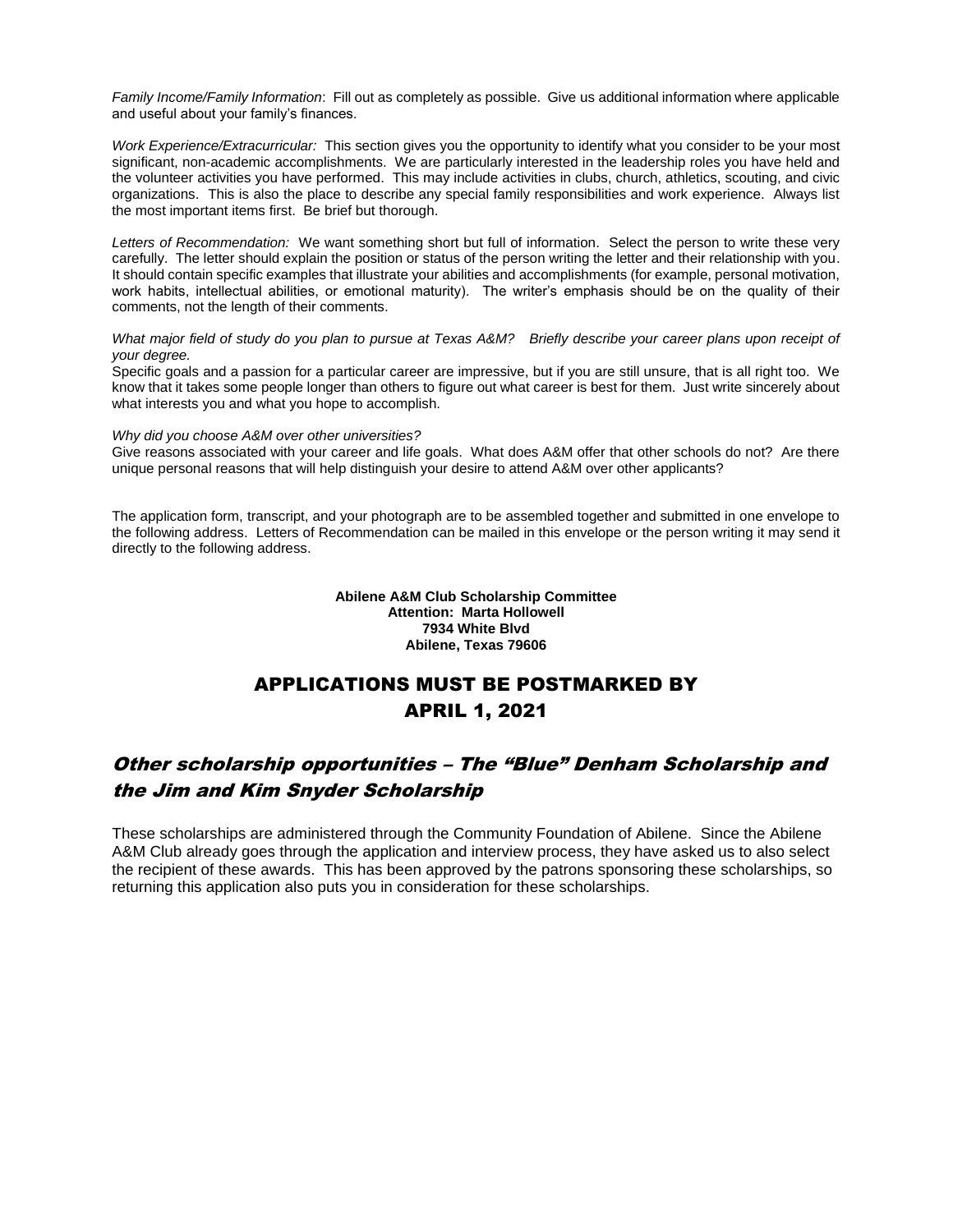

# ABILENE A&M CLUB 2021 SCHOLARSHIP APPLICATION

| Are you a legal resident of the State of Texas? YES NO Social Security Number ______________________                   |  |  |                                |  |
|------------------------------------------------------------------------------------------------------------------------|--|--|--------------------------------|--|
|                                                                                                                        |  |  |                                |  |
| Graduation Date: ________________                                                                                      |  |  |                                |  |
| SAT Scores: Combined _________                                                                                         |  |  | ACT Scores: Composite ________ |  |
| List extra-curricular activities in which you participated while in high school. Note any special recognition received |  |  |                                |  |
|                                                                                                                        |  |  |                                |  |
|                                                                                                                        |  |  |                                |  |
| Describe any special recognition that you received for excellence in high school work such as honors, prizes, or       |  |  |                                |  |

### **INFORMATION ABOUT YOUR HOUSEHOLD**

 $\overline{a}$  , and the contribution of the contribution of the contribution of the contribution of the contribution of the contribution of the contribution of the contribution of the contribution of the contribution of the co

 $\overline{a}$  , and the state of the state of the state of the state of the state of the state of the state of the state of the state of the state of the state of the state of the state of the state of the state of the state o

|            | <b>Father or Guardian</b> | Mother or Guardian |
|------------|---------------------------|--------------------|
| Name       |                           |                    |
| Address    |                           |                    |
|            |                           |                    |
| Occupation |                           |                    |
| Employer   |                           |                    |
|            |                           |                    |

Names and ages of other children in the household: \_\_\_\_\_\_\_\_\_\_\_\_\_\_\_\_\_\_\_\_\_\_\_\_\_\_\_\_\_\_\_\_\_\_\_\_\_\_\_\_\_\_\_\_\_\_\_\_\_\_\_

Annual family income (please check appropriate line).

| 0 to $50,000$    | 70,001 to 90,000  | 110,001 to 130,000 | 150,001 to 170,000 |
|------------------|-------------------|--------------------|--------------------|
| 50,001 to 70,000 | 90,001 to 110,000 | 130,001 to 150,000 | >170.000           |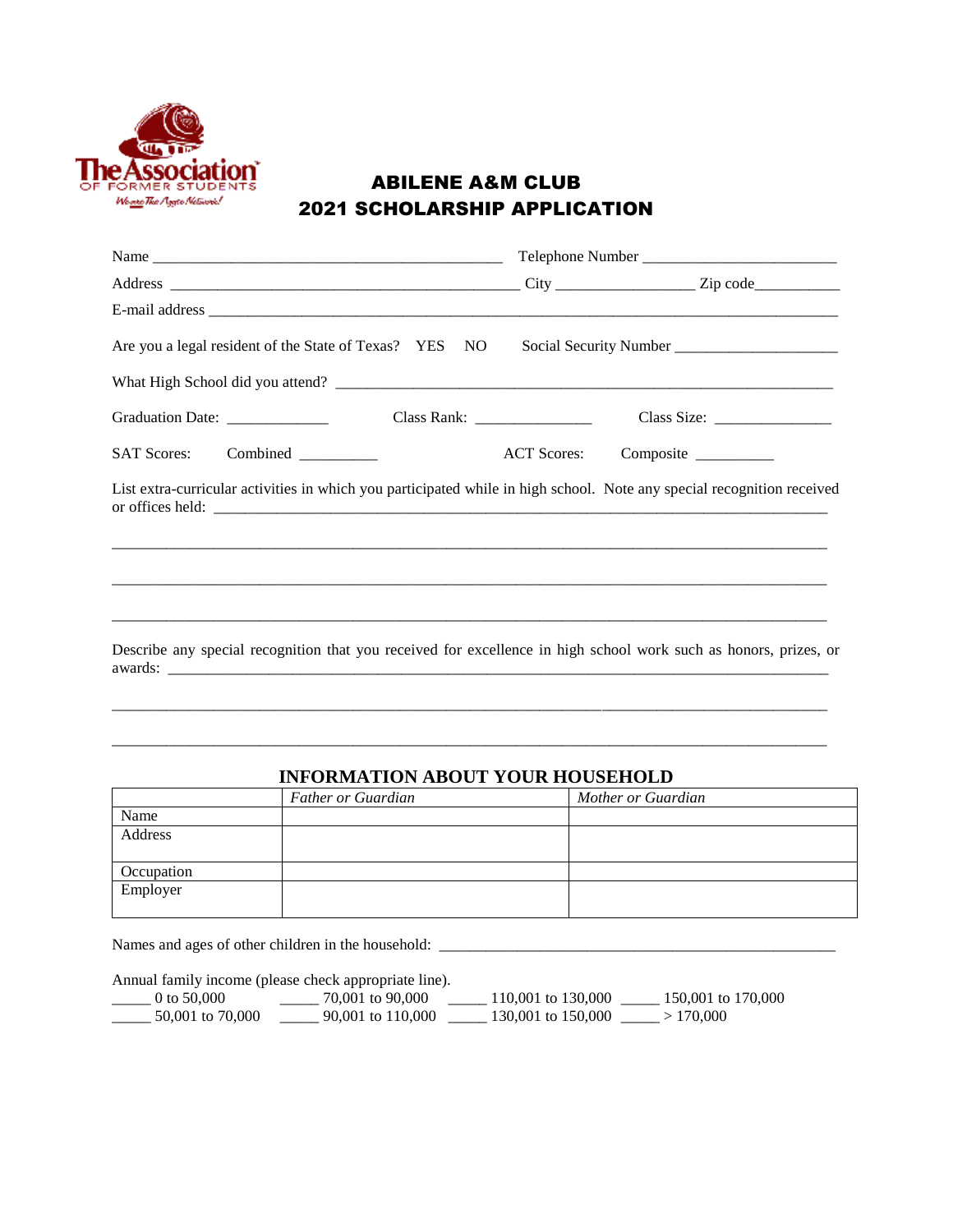### **EMPLOYMENT RECORD**

| Company Name/Address                                                            | Supervisor's Name             | Date Started/Left | Reason for Leaving                                                                                                                                                                                                                       |
|---------------------------------------------------------------------------------|-------------------------------|-------------------|------------------------------------------------------------------------------------------------------------------------------------------------------------------------------------------------------------------------------------------|
|                                                                                 |                               |                   |                                                                                                                                                                                                                                          |
|                                                                                 |                               |                   |                                                                                                                                                                                                                                          |
|                                                                                 |                               |                   |                                                                                                                                                                                                                                          |
| HOW DO YOU PLAN TO FINANCE YOUR COLLEGE EDUCATION?                              |                               |                   |                                                                                                                                                                                                                                          |
|                                                                                 |                               |                   | State what percentage of total college expenses you expect to earn through employment while attending college, what<br>percentage your parents will furnish, and what percentage you will finance through financial aid or scholarships: |
|                                                                                 |                               |                   | Have you been awarded any other scholarships? If so, please identify the scholarship, the amount awarded, and the                                                                                                                        |
|                                                                                 | <b>ADDITIONAL INFORMATION</b> |                   |                                                                                                                                                                                                                                          |
|                                                                                 |                               |                   |                                                                                                                                                                                                                                          |
| Have you notified Texas A&M that you plan to attend the university in the fall? |                               |                   |                                                                                                                                                                                                                                          |
|                                                                                 |                               |                   | Is anyone in your family a member of, or active in the Abilene A&M Club?                                                                                                                                                                 |
|                                                                                 |                               |                   |                                                                                                                                                                                                                                          |
|                                                                                 |                               |                   |                                                                                                                                                                                                                                          |
| clubs, etc.)                                                                    |                               |                   | What activities do you plan on participating in while at Texas A&M? (ex:, Sorority/Fraternity, service organizations,                                                                                                                    |
|                                                                                 |                               |                   |                                                                                                                                                                                                                                          |
|                                                                                 |                               |                   |                                                                                                                                                                                                                                          |
|                                                                                 |                               |                   |                                                                                                                                                                                                                                          |
|                                                                                 |                               |                   |                                                                                                                                                                                                                                          |